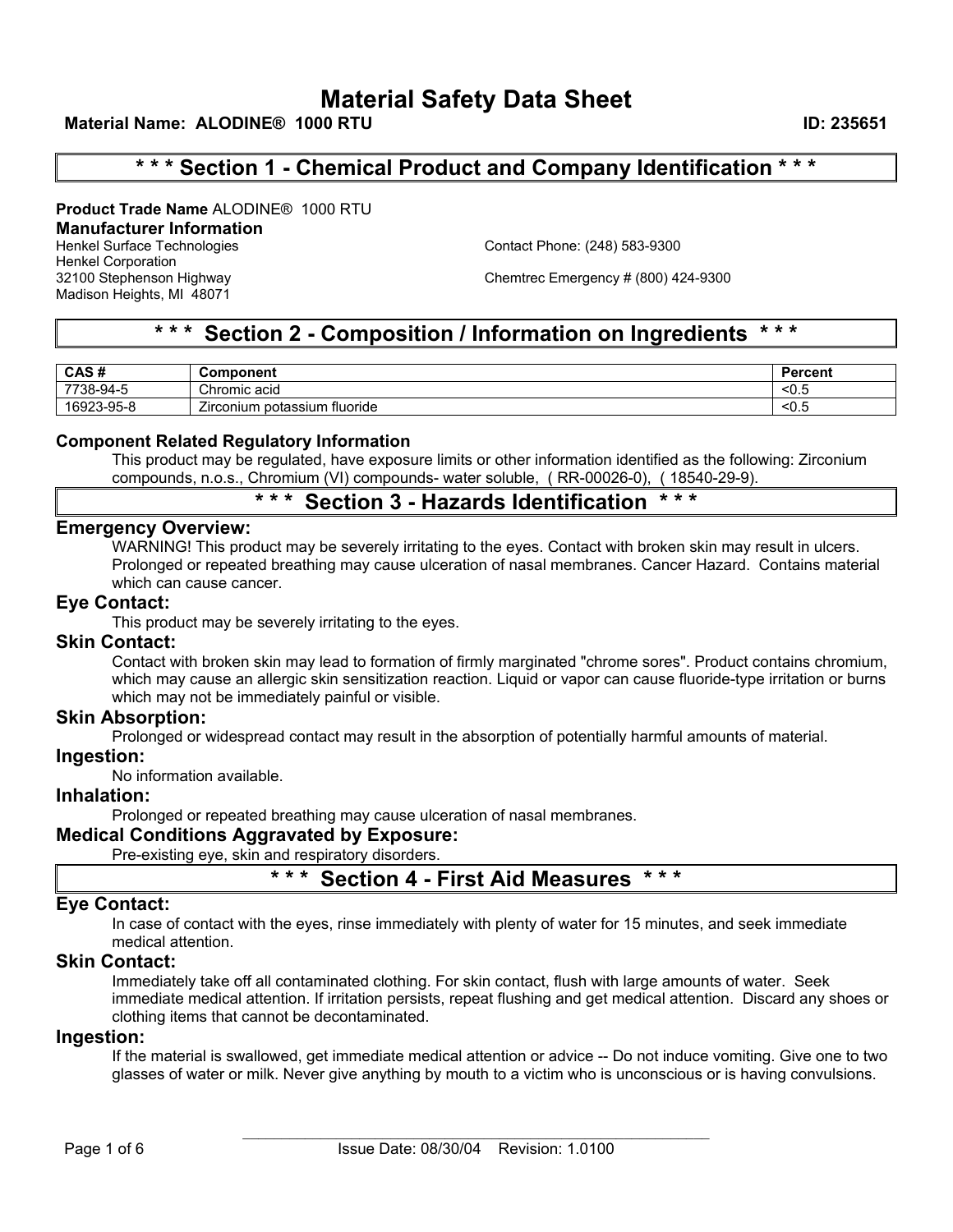# **Material Name: ALODINE® 1000 RTU ID: 235651**

# **Inhalation:**

If mist or vapor of this product is inhaled, remove person immediately to fresh air. Seek medical attention if symptoms develop or persist.

# **First Aid: Notes to Physician**

No additional information available.

# **\* \* \* Section 5 - Fire Fighting Measures \* \* \***

|                                                       | <b>Flash Point:</b> Not applicable | <b>Method Used:</b> Not applicable             | <b>Classification:</b> | <b>Flammability</b> Non-flammable |
|-------------------------------------------------------|------------------------------------|------------------------------------------------|------------------------|-----------------------------------|
| <b>Upper Flammable</b> Not applicable<br>Limit (UFL): |                                    | Lower Flammable Not applicable<br>Limit (LFL): |                        |                                   |

# **Fire & Explosion Hazards:**

If evaporated to dryness, solid residue is an oxidizing agent and may cause spontaneous ignition of combustible materials.

Clothing or other material wet with this product and allowed to dry may become flammable.

#### **Decomposition Products:**

Irritating and toxic gases or fumes may be released during a fire.

# **Extinguishing Media:**

Use any media suitable for the surrounding fires.

# **Fire-Fighting Instructions:**

Firefighters should wear full protective clothing including self contained breathing apparatus.

# **\* \* \* Section 6 - Accidental Release Measures \* \* \***

#### **Containment Procedures:**

Stop the flow of material, if this is without risk. Wear appropriate protective equipment and clothing during cleanup.

# **Clean-Up Procedures:**

Absorb spill with inert material. Shovel material into appropriate container for disposal. Dispose of collected material according to regulation.

# **\* \* \* Section 7 - Handling and Storage \* \* \***

# **Handling Procedures:**

Do not get this material in your eyes, on your skin, or on your clothing. Wash thoroughly after handling. Clothing or other material wet with this product and allowed to dry may become flammable.

# **Storage Procedures:**

Keep container tightly closed and in a cool, well-ventilated place away from incompatible materials.

# **\* \* \* Section 8 - Exposure Controls / Personal Protection \* \* \***

# **Exposure Guidelines:**

#### **A: General Product Information**

Follow all applicable exposure limits.

## **B: Component Exposure Limits**

#### **Zirconium potassium fluoride (16923-95-8)**

- ACGIH: 5 mg/m3 TWA (as Zr) (related to Zirconium compounds, n.o.s.)
	- 10 mg/m3 STEL (as Zr) (related to Zirconium compounds)
- OSHA: 5 mg/m3 TWA (as Zr) (related to Zirconium compounds)
	- 10 mg/m3 STEL (as Zr) (related to Zirconium compounds, n.o.s.)
- NIOSH: 5 mg/m3 TWA (as Zr, except zirconium tetrachloride) (related to Zirconium compounds)

10 mg/m3 STEL (as Zr, except zirconium tetrachloride) (related to Zirconium compounds)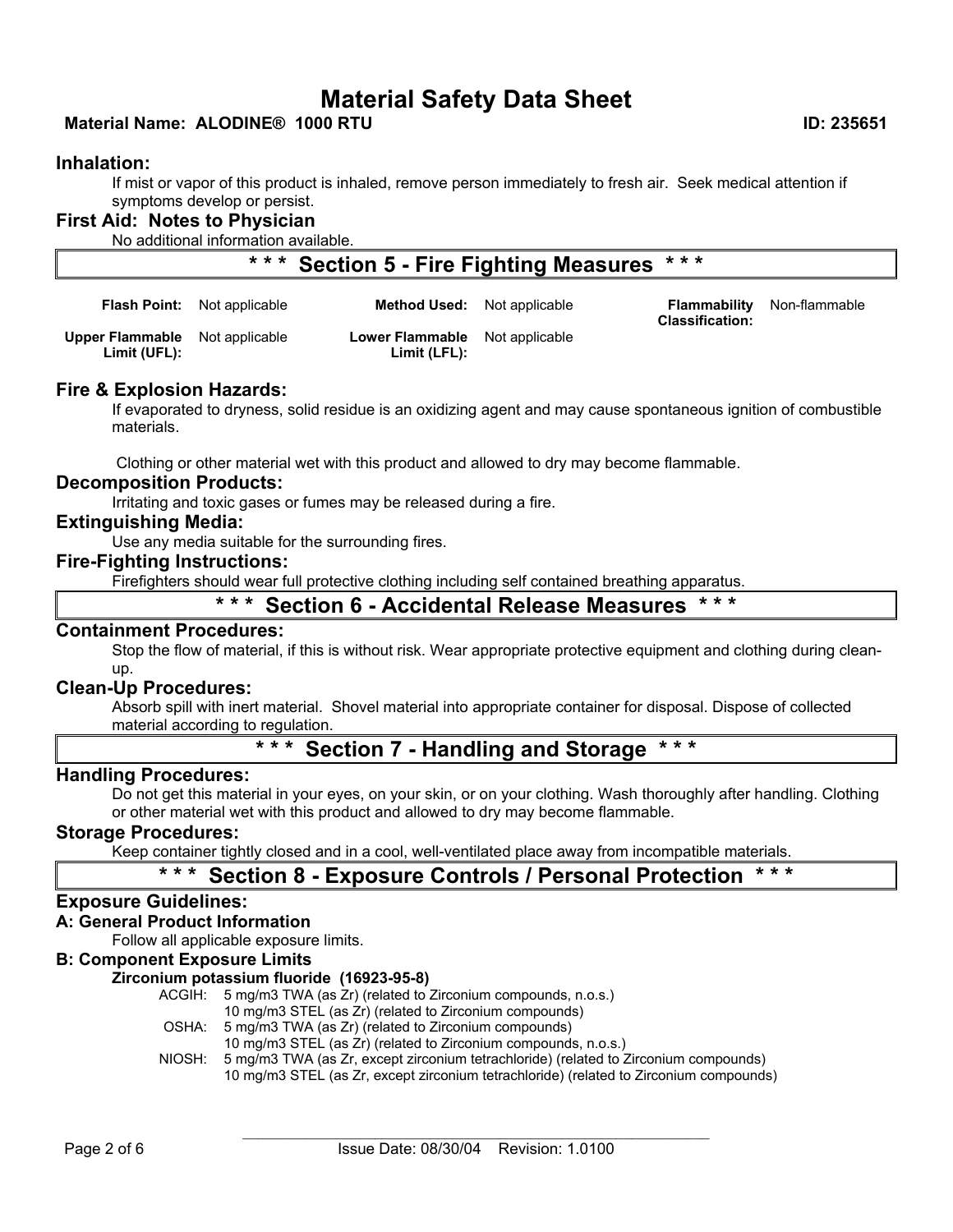# **Material Name: ALODINE® 1000 RTU ID: 235651**

## **Chromic acid (7738-94-5)**

ACGIH: 0.05 mg/m3 TWA (as Cr) (related to Chromium (VI) compounds, water-soluble) OSHA: 0.1 mg/m3 Ceiling (and chromates)

# **Engineering Controls:**

Ventilation should effectively remove and prevent buildup of any vapor or mist generated from the handling of this product.

# **PERSONAL PROTECTIVE EQUIPMENT**

As prescribed in the OSHA Standard for Personal Protective Equipment (29 CFR 1910.132), employers must perform a Hazard Assessment of all workplaces to determine the need for, and selection of, proper protective equipment for each task performed.

# **Eyes/Face Protective Equipment:**

Wear chemical goggles; face shield (if splashing is possible).

#### **Skin Protection:**

Use impervious gloves. Butyl, Neoprene, PVC or Nitrile gloves recommended. Use of impervious apron and boots are recommended.

#### **Respiratory Protection:**

If ventilation is not sufficient to effectively prevent buildup of aerosols or vapors, appropriate NIOSH/MSHA respiratory protection must be provided.

## **Work Practices:**

Eye wash fountain and emergency showers are recommended.

# **\* \* \* Section 9 - Physical & Chemical Properties \* \* \***

**Vapor Density:** Not determined **Boiling Point:** >212 ºF (>100 ºC) **Specific Gravity:** 1.0 - 1.1 **pH:** 2.1 **Percent Volatile:** Not applicable **Percent Solids:** Not app;licable

**Physical State:** Liquid **Appearance: Light orange consumers and appearance: Light orange consumers and appearance: Appearance: Light orange consumers and appearance consumers and appearance consumers and appearance consum Vapor Pressure:** Not determined<br>**Boiling Point:** >212 °F (>100 °C) **Viscosity:** Not applicable **VOC:** Not applicable **Solubility Water:** Complete **Evaporation Rate:** Not determined

# **\* \* \* Section 10 - Chemical Stability & Reactivity Information \* \* \***

# **Chemical Stability:**

Stable under normal conditions.

# **Conditions to Avoid:**

Do not allow chemical to dry in the presence of organic materials.

#### **Incompatibility:**

Avoid contact with organic materials, oils, greases, and any oxidizable materials.

## **Decomposition Products:**

None expected.

#### **Hazardous Polymerization:**

Will not occur.

# **\* \* \* Section 11 - Toxicological Information \* \* \***

# **Acute Toxicity:**

# **A: General Product Information**

Industrial exposure to chromium may cause dermatitis, skin ulcers, perforation of the nasal septum, as well as cancers of the lungs, nasal cavity and paranasal sinuses.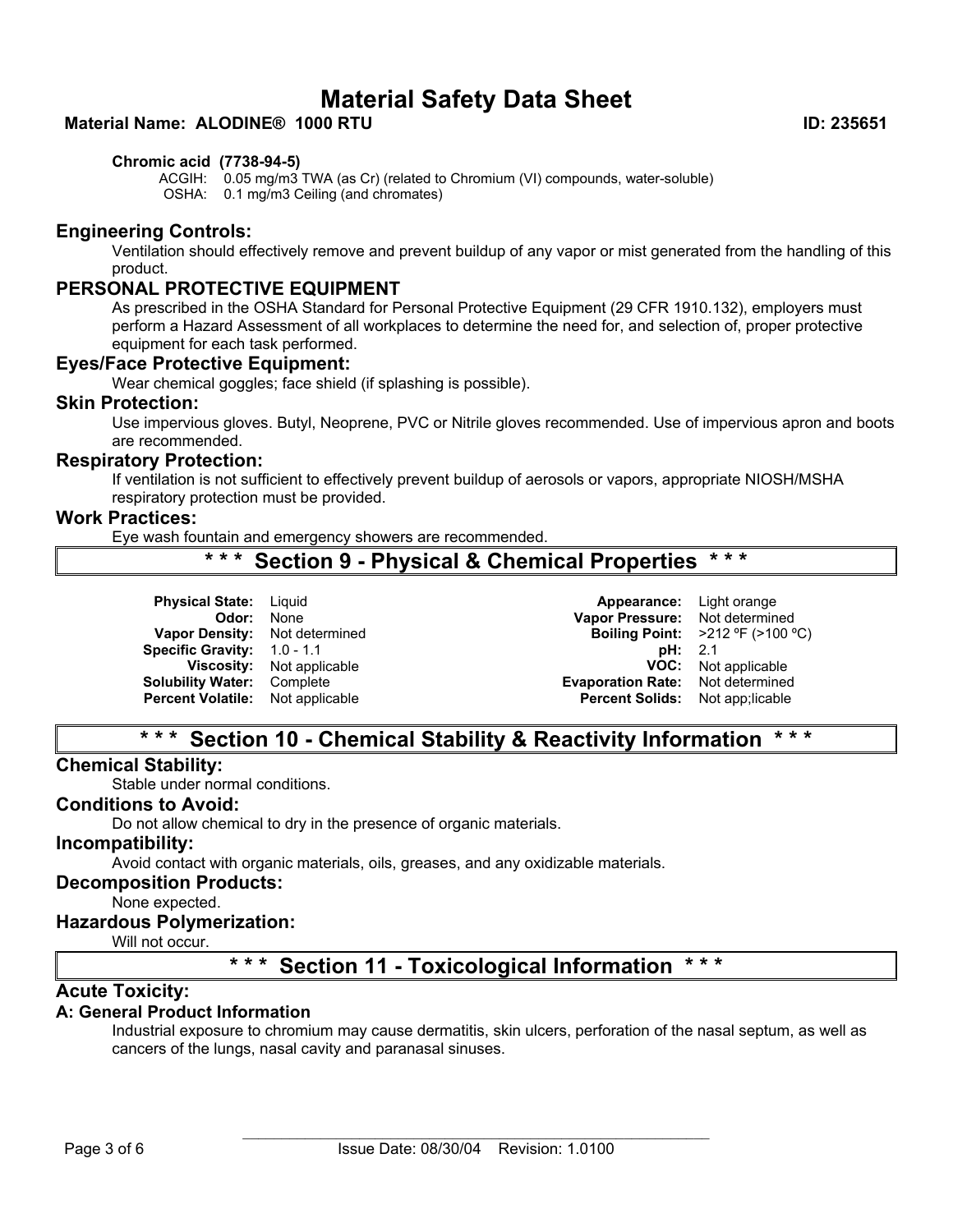# **Material Name: ALODINE® 1000 RTU ID: 235651**

## **B: Component Analysis - LD50/LC50**

**Zirconium potassium fluoride (16923-95-8)** Oral LD50 Mouse: 98 mg/kg

# **Carcinogenicity:**

**A: General Product Information** No information available for the product.

# **B: Component Carcinogenicity**

# **Zirconium potassium fluoride (16923-95-8)**

ACGIH: A4 - Not Classifiable as a Human Carcinogen (as Zr) (related to Zirconium compounds)

#### **Chromic acid (7738-94-5)**

ACGIH: A1 - Confirmed Human Carcinogen (related to Chromium (VI) water soluble compounds)

# **Chronic Toxicity**

Excessive exposure to chromium VI can produce allergic skin sensitization reactions and severe nasal irritation, scarring and damage to the lungs, liver and kidney damage.

# **Epidemiology:**

No information available for the product.

#### **Neurotoxicity:**

No information available for the product.

# **Mutagenicity:**

No information available for the product.

## **Teratogenicity:**

No information available for the product.

# **Other Toxicological Information:**

None available.

# **\* \* \* Section 12 - Ecological Information \* \* \***

# **Ecotoxicity:**

# **A: General Product Information**

No data available for this product.

# **B: Component Analysis - Ecotoxicity - Aquatic Toxicity**

No ecotoxicity data are available for this product's components.

# **Environmental Fate:**

No data is available concerning the environmental fate, biodegradation or bioconcentration for this product.

# **\* \* \* Section 13 - Disposal Considerations \* \* \***

# **US EPA Waste Numbers & Descriptions:**

# **A: General Product Information**

This product contains chromium which is a hazardous waste (D007).

#### **B: Component Waste Numbers**

No EPA Waste Numbers are applicable for this product's components.

# **Disposal Instructions:**

Dispose of waste material according to Local, State, Federal, and Provincial Environmental Regulations.

# **\* \* \* Section 14 - Transportation Information \* \* \***

# **US DOT Information**

**Shipping Name:** Please refer to the container label for transportation information.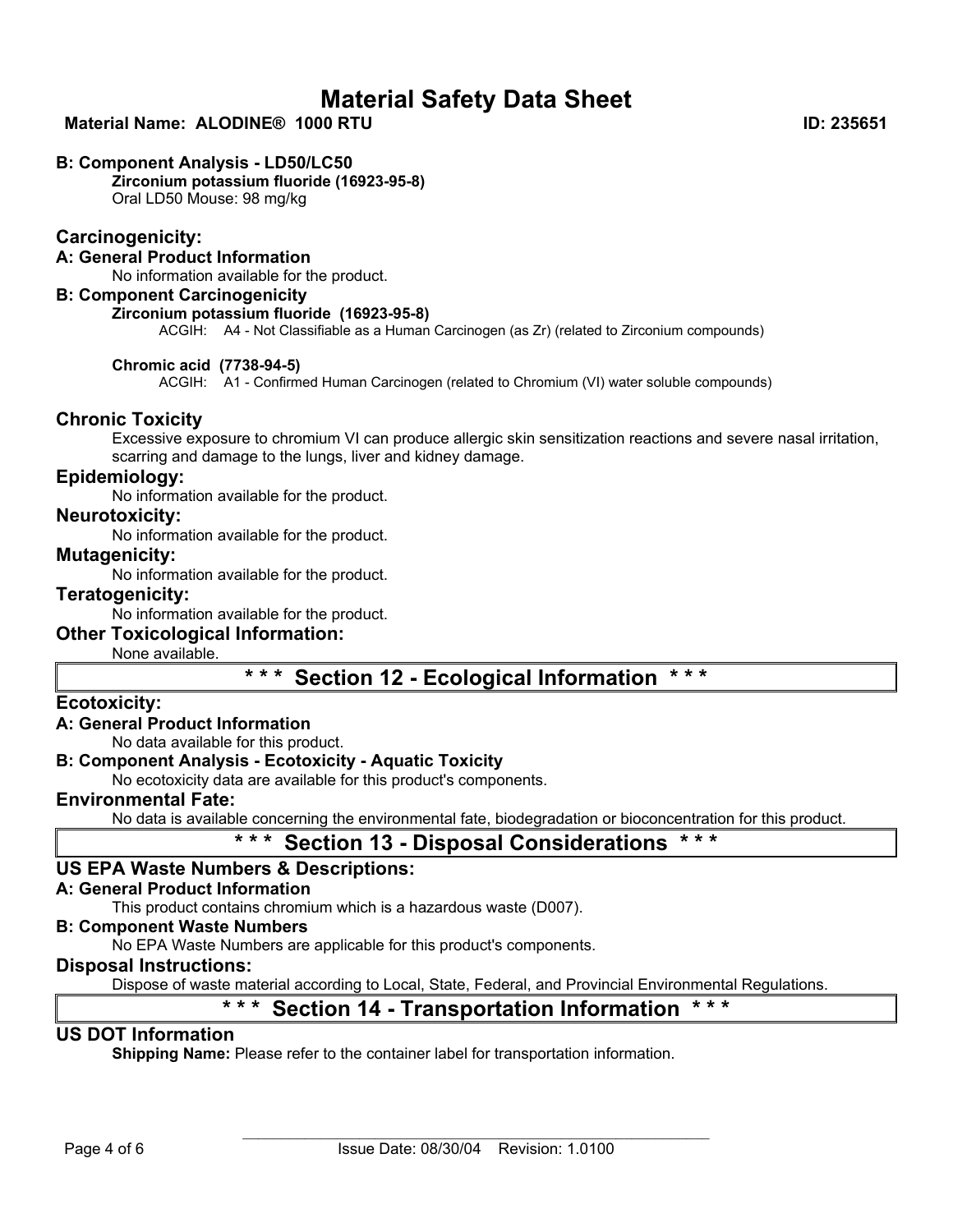# **Material Name: ALODINE® 1000 RTU ID: 235651**

14-TRN-01

# **\* \* \* Section 15 - Regulatory Information \* \* \***

# **US Federal Regulations**

#### **A: General Product Information**

This product is considered hazardous under 29 CFR 1910.1200 (Hazard Communication).

#### **B: Component Analysis**

This material contains one or more of the following chemicals required to be identified under SARA Section 302 (40 CFR 355 Appendix A), SARA Section 313 (40 CFR 372.65) and/or CERCLA (40 CFR 302.4).

# **Zirconium potassium fluoride (16923-95-8)**

CERCLA: 1000 lb final RQ; 454 kg final RQ

**Chromic acid (7738-94-5)**

CERCLA: 10 lb final RQ; 4.54 kg final RQ

# **SARA 311/312: Acute:** Yes **Chronic:** Yes **Fire:** No **Pressure:** No **Reactive:** No

# **State Regulations**

# **A: General Product Information**

No additional information available.

#### **B: Component Analysis - State**

The following components appear on one or more of the following state hazardous substances lists:

| <b>Component</b>                           | CAS#       | CA  |    | МA  | <b>MN</b>        | N., | <b>PA</b> |
|--------------------------------------------|------------|-----|----|-----|------------------|-----|-----------|
| Zirconium potassium fluoride (1 related to | 16923-95-8 | Yes | No | Yes | Yes <sup>®</sup> | Yes | Yes       |
| Zirconium compounds, n.o.s.)               |            |     |    |     |                  |     |           |
| Chromic acid                               | 7738-94-5  | No  | No | Yes | Yes              | Yes | Yes       |

# **Other Regulations**

# **A: General Product Information**

All components are on the U.S. EPA TSCA Inventory List.

#### **B: Component Analysis - Inventory**

| Component                                               | CAS<br>-44<br>טרש | <b>TSCA</b>        | DSL | <b>EINECS</b> |
|---------------------------------------------------------|-------------------|--------------------|-----|---------------|
| $- \cdot$<br>fluoride<br>potassium<br><i>L</i> irconium | 16923-95-8        | Yes                | Yes | Yes           |
| Chromic acid                                            | 7738-১            | -94-.<br>Yes<br>٠. | Yes | Yes           |

#### **C: Component Analysis - WHMIS IDL**

No components are listed in the WHMIS IDL.

# **\* \* \* Section 16 - Other Information \* \* \***

#### **NFPA Ratings: Health:** 2 **Fire:** 0 **Reactivity:** 0

Hazard Scale:  $0 =$  Minimal  $1 =$  Slight  $2 =$  Moderate  $3 =$  Serious  $4 =$  Severe

**HMIS Ratings: Health:** 2\* **Fire:** 0 **Reactivity:** 0

Hazard Scale: 0 = Minimal 1 = Slight 2 = Moderate 3 = Serious 4 = Severe \* = Chronic hazard

# **Key/Legend**

EPA = Environmental Protection Agency; TSCA = Toxic Substance Control Act; ACGIH = American Conference of Governmental Industrial Hygienists; IARC = International Agency for Research on Cancer; NIOSH = National Institute for Occupational Safety and Health; NTP = National Toxicology Program; OSHA = Occupational Safety and Health Administration; NFPA = National Fire Protection Association; HMIS = Hazardous Material Identification System; CERCLA = Comprehensive Environmental Response, Compensation and Liability Act; SARA = Superfund Amendments and Reauthorization Act